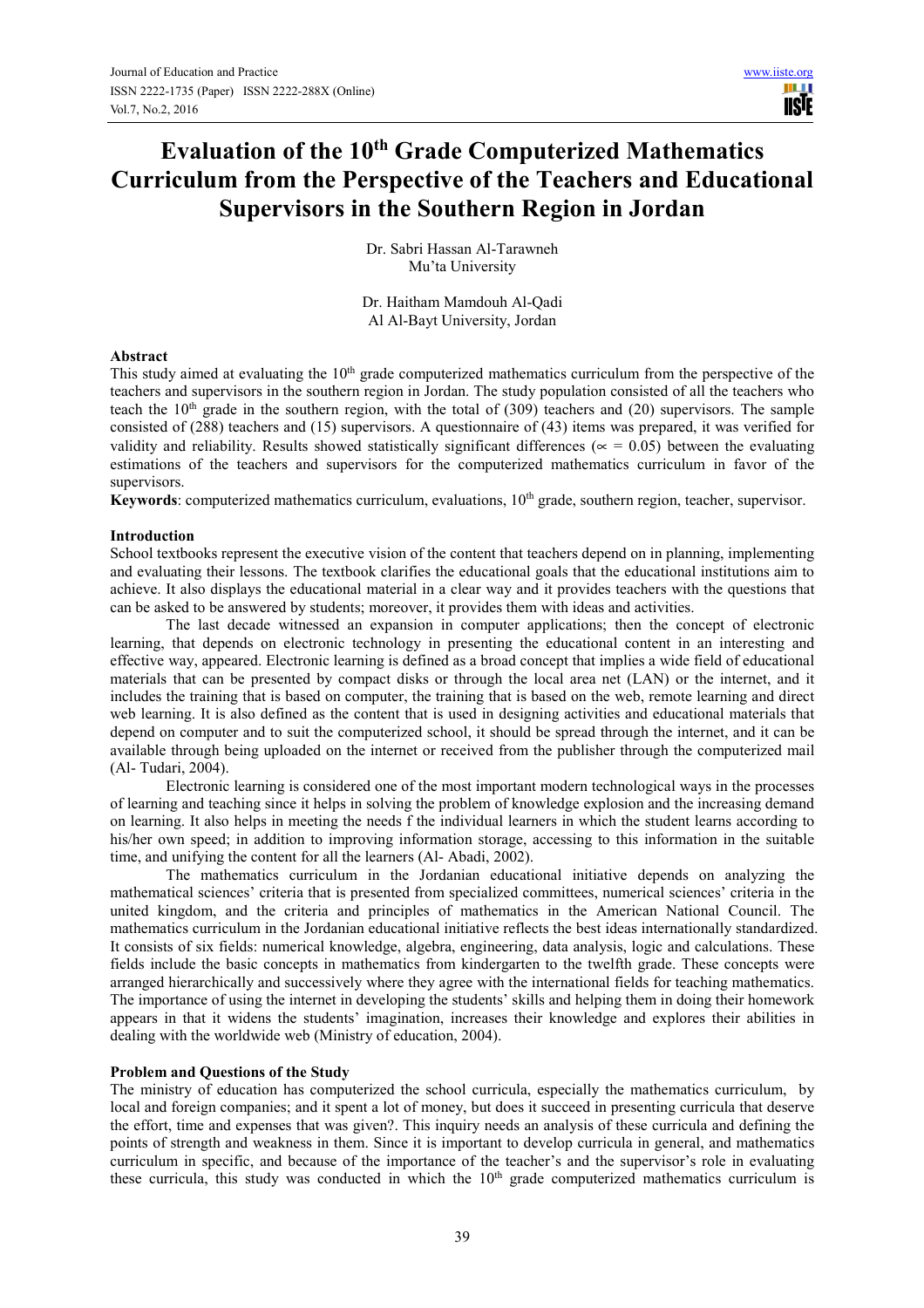evaluated from the perspective of mathematics' teachers and educational supervisors in the southern region of Jordan; and specifically, this study attempts to answer the following questions:

The first question: What are the evaluating estimations of the mathematics' teachers and supervisors in the southern region for the  $10<sup>th</sup>$  grade computerized mathematics curriculum?

The second question: Are there any statistically significant differences at the level ( $\alpha$  = 0.05) between the teachers' and supervisors' evaluations for the computerized mathematics curriculum for the basic 10<sup>th</sup> grade in the southern region?

#### **The Significance of the Study**

The significance of the study emerges from the assumption that it may offer assistance to those in charge in the ministry of education in Jordan, in that is shows the points of weakness and strength in the  $10<sup>th</sup>$  grade computerized mathematics curriculum. It also presents a new addition to the Arabic studies in this field in order to bridge the gap that Arabic libraries suffer from. Moreover, it paves the way to other researches that are derived from the topic of this study in order to cover other areas in the computerized curricula.

#### **Operational Definitions**

**Computerized mathematics curriculum**: It is an educational material that has been computerized by experts under the supervision of the ministry of education in Jordan; it then has been inserted in the computerized learning system (Eduwave) for the M.O.E on the internet in which the computerized curriculum displays the material and explains it to the students; in addition to exercises and different activities.

**Evaluating estimations of the teachers and supervisors**: It is the mean of the evaluations of the study sample (teachers and supervisors) of the  $10<sup>th</sup>$  grade computerized mathematics curriculum in light of their responses to the items of the study tool.

**Tenth grade:** It is an educational level that represents the last grade in the basic stage Jordan; the students' age in this grade is about 16 years old.

**The southern region:** It is the geographic region that includes the provinces of Karak, Tafila, Ma'an and Aqaba in Jordan and it includes (11) educational directorates.

**The teacher:** Who teaches the 10<sup>th</sup> grade mathematics material in the schools that belong to the educational directorates.

**The supervisor:** Who supervises the mathematics' teachers who are appointed by the M.O.E in Jordan, especially in the directorates that represent the population of the study.

#### **Limitations of the Study**

- − The basic 10<sup>th</sup> grade computerized mathematics curriculum which is taught by a decree of the education council number (28/2005).
- − The male and female teachers who teach mathematics for the 10<sup>th</sup> grade in the schools that belong to the educational directorates in the southern region in Jordan in the academic year 2014/2015.

#### **Related Previous Studies**

After referring to Arabic and foreign educational researches, a set of related studies was collected and ordered chronologically from the oldest to the most recent.

Joffe (2000) conducted a study that aimed at investigating learning by the internet and its effect on the students' achievement in college in the course of calculations. The study sample consisted of (46) female and male students in Colorado university in America. They were distributed into two groups: experimental that was taught by the internet, and control that was taught traditionally. The findings of the study showed that there were statistically significant differences at the level ( $\approx$  = 0.05) between the two groups in their achievement in favor of the experimental group.

Al-Sharari (2001) conducted a study to evaluate the intermediate  $1<sup>st</sup>$  class mathematics textbook in Saudi Arabia from the perspective of the teachers . A tool that was developed by the researches was used; it was distributed into four fields: content, activities, evaluation and the overall shape and layout the book. The study sample consisted of (74) teachers from Al-Jouf region. The findings showed that the evaluation of the book in general was positive in that (59%) of the tool items were in a high level, (38%) were in a medium level, and (3%) were in a low level. Furthermore, the evaluations of the teachers with (10 or more) experience years were higher in statistically significant differences than those of teachers with less experience (5 or less years).

Subaih (2004) content – analyzed and evaluated the mathematics books in Jordan in light of the content standards and operations issued by the American National Council. The study sample consisted of the mathematics books from the seventh to the tenth grades. The findings showed that the congruence between the content and the standards ranged between high in some cases and medium and low in most cases.

Al-Omari (2010) investigated the effect of using the computerized mathematics curriculum in learning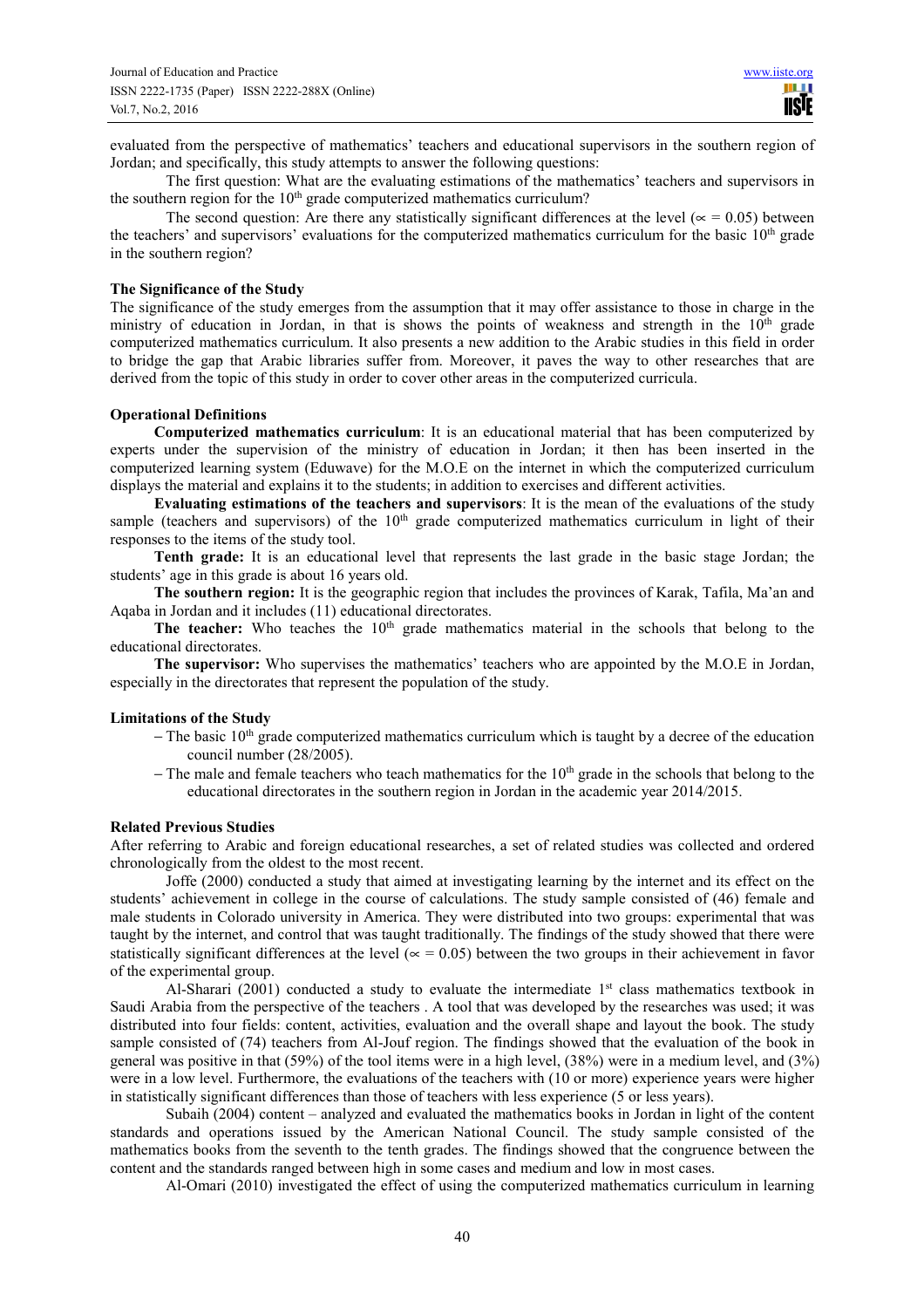mathematical concepts curriculum in learning mathematical concepts. The study sample consisted of (62) students divided into two groups; (29) of them studied by using the unsynchronized learning style by the internet, and (33) students learned traditionally. The findings showed that the students who used the computerized mathematics curriculum enjoyed a higher degree of understanding the concept of learning computerization and their technical practices of it in teaching.

It is noticed that in these studies the computerized educational programs, that were used, were prepared by teachers themselves or trade programs; this study evaluates the  $10<sup>th</sup>$  grade computerized mathematics curriculum which was developed by the ministry of education in the Hashemite Kingdom of Jordan.

# **The Population and the Sample of the Study**

The population of the study consisted of all the teachers who teach the basic  $10<sup>th</sup>$  grade in the educational directorates in the southern region in Jordan; (309) male and female teachers. Also, it included all the mathematics supervisors, (20) male and female supervisors in the southern region, according to the census of the M.O.E in the year (2014/2015). Table (1) shows the distribution of the study population subjects.

| rable 1. The distribution of the study population according to the educational un ectorates. |                    |                           |                              |  |  |  |
|----------------------------------------------------------------------------------------------|--------------------|---------------------------|------------------------------|--|--|--|
| Province                                                                                     | <b>Directorate</b> | <b>Number of teachers</b> | <b>Number of supervisors</b> |  |  |  |
| Karak                                                                                        | Karak              | 42                        |                              |  |  |  |
|                                                                                              | Southern Mazar     | 31                        |                              |  |  |  |
|                                                                                              | Al-Qasr            | 21                        |                              |  |  |  |
|                                                                                              | Aghwar             | 22                        |                              |  |  |  |
| Tafela                                                                                       | Tafela             | 47                        |                              |  |  |  |
|                                                                                              | Ma'an              | 27                        |                              |  |  |  |
|                                                                                              | Shoubak            | 10                        |                              |  |  |  |
|                                                                                              | Petra              | 19                        |                              |  |  |  |
|                                                                                              | Southern Badia     | 28                        |                              |  |  |  |
| Aqaba                                                                                        | Aqaba              | 47                        |                              |  |  |  |
| Total                                                                                        | Total              | 309                       | 20                           |  |  |  |

# **Table 1: The distribution of the study population according to the educational directorates.**

The study sample is the same as the population after removing the reliability sample which consisted of (25) teachers and supervisors; one questionnaire was cancelled because of inappropriateness for analysis. Thus the number of questionnaires for analysis was (303): (288) for teachers and (15) for supervisors.

# **The Study Tool**

To achieve the purpose of the study, a tool for measuring the evaluations of the study sample for the computerized mathematics curriculum was developed by following the steps below:

- 1. Referring to the previous theoretical literature and studies that are related to the present study (Bani doumi, 2005; Al-Harbi, 2007; Subaih, 2004; Al-Inizi, 2010; Al-Mousa, 2005); these studies are ideas searched in the field of curricula evaluation and computerized educational programs.
- 2. Formulating (50) items that follow the five-scale Likert model divided into (5) fields for evaluating the 10<sup>th</sup> grade computerized mathematics curriculum from the perspective of the mathematics' teachers and supervisors in the southern region.
- 3. The tool was validated through:
	- a) Content validity: The tool was initially shown to (10) experts in the field of curricula. Those were instructors in Mu'ta university who are specialized in mathematics and education technology; in addition to teachers and supervisors of mathematics. Each expert was asked to express his opinion about the study tool items in terms of language accuracy, items clarity, appropriateness to what it was designed to measure, and also suggesting any modifications on the items. In light of the experts' notes, the items that were totally agreed upon were not changed while some items were deleted or modified. The final version of the questionnaire consisted of (43) items.
	- b) Internal congruence: Relation coefficient was estimated between the performances of the reliability sample subjects on each item and the field to which it belongs. Table (2) shows the values of relation coefficients.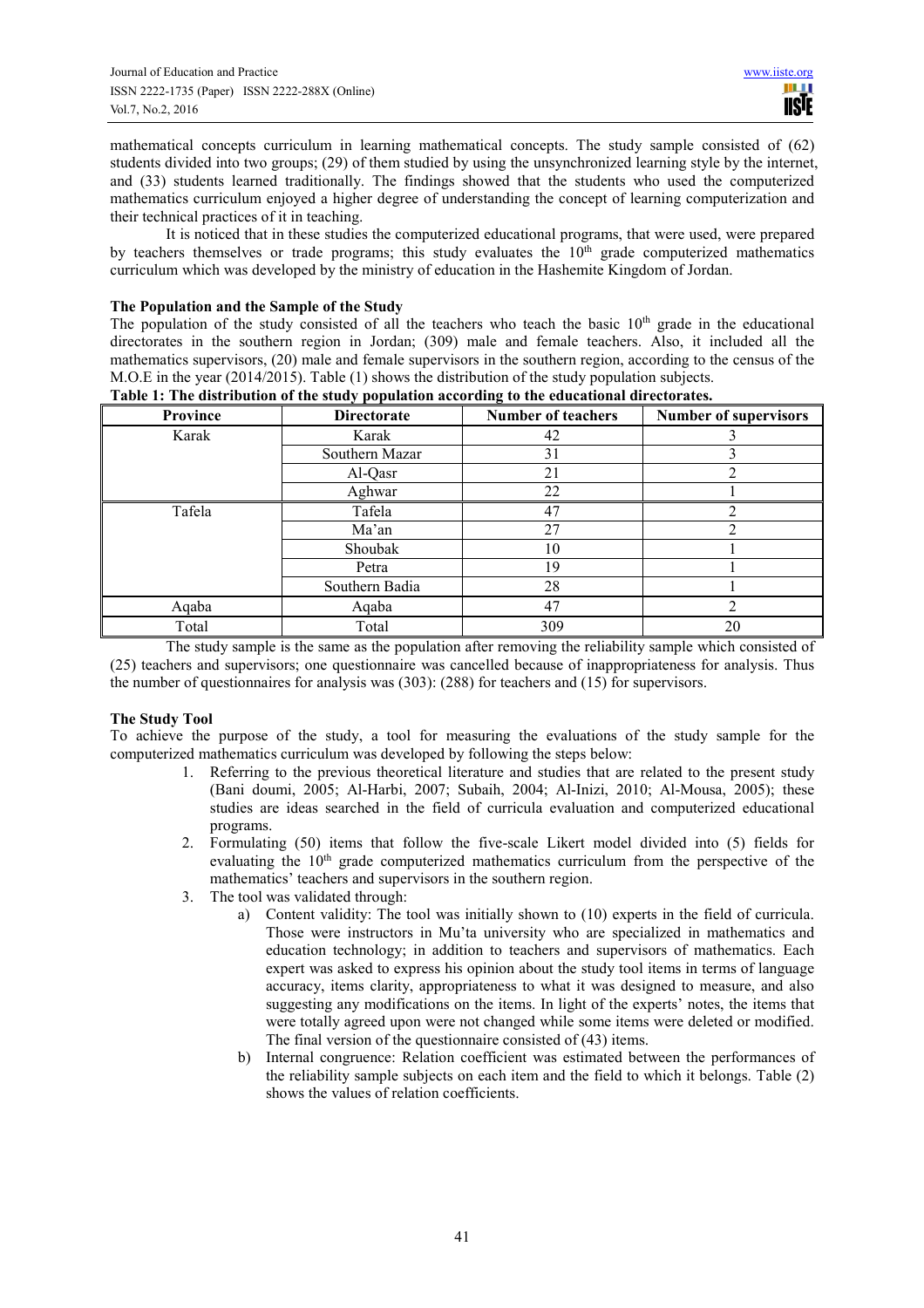| Item<br>number | <b>Relation</b><br>coefficient | Item<br>number | <b>Relation</b><br>coefficient | Item<br>number | <b>Relation</b><br>coefficient | Item<br>number | <b>Relation</b><br>coefficient |
|----------------|--------------------------------|----------------|--------------------------------|----------------|--------------------------------|----------------|--------------------------------|
|                | $0.49**$                       | 12             | $0.54**$                       | 23             | $0.54**$                       | 34             | $0.59**$                       |
| 2.             | $0.52**$                       | 13             | $0.40**$                       | 24             | $0.49**$                       | 35             | $0.58**$                       |
| 3.             | $0.56**$                       | 14             | $0.50**$                       | 25             | $0.39**$                       | 36             | $0.63**$                       |
| 4.             | $0.52**$                       | 15             | $0.32**$                       | 26             | $0.51**$                       | 37             | $0.60**$                       |
| 5.             | $0.45**$                       | 16             | $0.59**$                       | 27             | $0.59**$                       | 38             | $0.62**$                       |
| 6.             | $0.44**$                       | 17             | $0.60**$                       | 28             | $0.66**$                       | 39             | $0.64**$                       |
| 7.             | $0.45**$                       | 18             | $0.65**$                       | 29             | $0.58**$                       | 40             | $0.39**$                       |
| 8.             | $0.65**$                       | 19             | $0.46**$                       | 30             | $0.46**$                       | 41             | $0.57**$                       |
| 9.             | $0.48**$                       | 20             | $0.43**$                       | 31             | $0.56**$                       | 42             | $0.61**$                       |
| 10.            | $0.61**$                       | 21             | $0.32**$                       | 32             | $0.61**$                       | 43             | $0.57**$                       |
| 11.            | $0.58**$                       | 22             | $0.65**$                       | 33             | $0.39**$                       |                |                                |

### **Table (2): Relation coefficient between item score and the score of the field to which it belongs.**

# **\*\* Significant value at level (**∝ **= 0.01)**

Table (2) shows that all the relation coefficients were significant at level ( $\approx$  = 0.01) and this indicates that what the item measures is also measured by the field to which it belongs.

> 4. Tool reliability was verified through applying it to a sample of (25) male and female teachers and supervisors from the study population. The tool reliability was verified through using Cronbach's Alpha equation, and it was applied another time after three weeks.

Then reliability coefficient was estimated by repetition. Table (3) shows the values of reliability coefficient for each field and for the tool in total.

| Field                                          | <b>Cronbach's Alpha equation</b> | <b>Repetition method</b> |
|------------------------------------------------|----------------------------------|--------------------------|
| Layout and general information of curriculum.  | 0.80                             | 0.79                     |
| Curriculum content and its organization.       | 0.76                             | 0.80                     |
| Interaction with the curriculum and its tools. | 0.85                             | 0.84                     |
| Easiness of usage.                             | 0.84                             | 0.81                     |
| Evaluation.                                    | 0.81                             | 0.77                     |
| Total                                          | 0.90                             | 0.84                     |

Table (3) shows that the values of reliability coefficients are acceptable for this type of studies.

## **Tool Correction**

The tool in its final version consisted of (43) items, in front of each is a scale graded with five degrees according to Likert scale. It reflects the degree of the teacher and supervisor agreement on the item.

The degree of (very strongly agree) was given 5 grades; (strongly agree) was given 4 grades; (fairly agree) was given 3 grades; (weakly agree) was given 2 grades and (very weakly agree) was given 1 grade.

The following standard was used in judging the degree of standard availability after taking into consideration the opinion of the experts in measurement and evaluation.

- If the evaluation of the item equals or is less than 2.33, the degree is low.
- If the evaluation of the item equals or more than 2.33 and less than 3.66, the degree is medium.
- If the evaluation of the item equals or more than 3.67, the degree is high.

 This is by dividing the distance between (1) which is the lowest grade and (5) which is the highest grade into three equal distances (low, medium, high).

#### **Variables of the Study**

- Independent variable: career level (supervisor, teacher).
- Dependent variable: the evaluations of the teachers and supervisors for the basic  $10<sup>th</sup>$  grade computerized mathematics curriculum.

#### **Results**

Results related to the first question: what are the evaluating estimations of the mathematics teachers and supervisors in the southern region for the basic 10<sup>th</sup> grade computerized mathematics curriculum?

To answer this question, means and standard deviations for each item and each field of the study sample subjects' evaluations were estimated. Tables (4, 5, 6, 7, 8) show these findings as follows: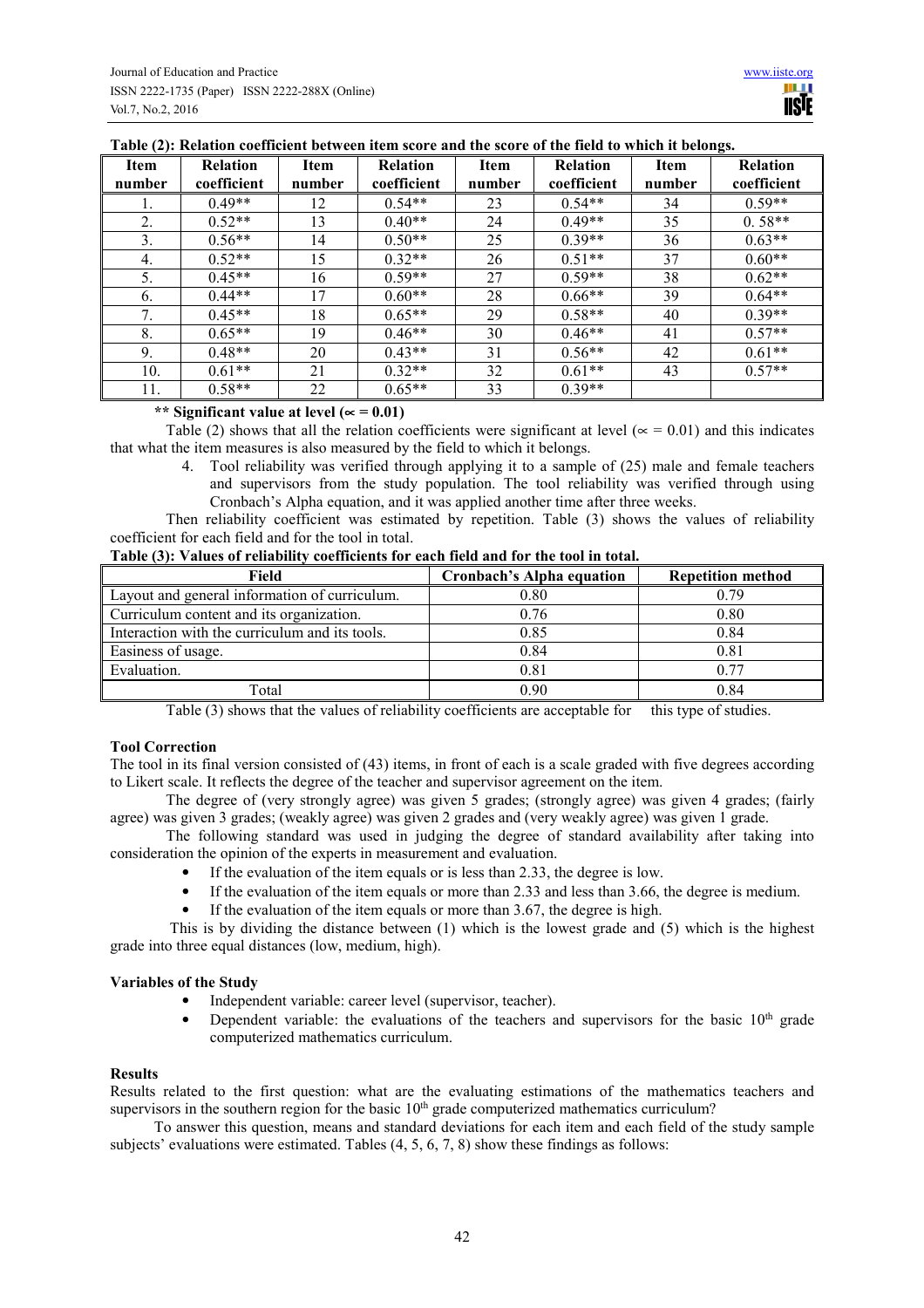**First: the field of layout and general information of the curriculum.** 

| Table (4): The means and standard deviations of the sample's evaluation of the field of layout and general |
|------------------------------------------------------------------------------------------------------------|
| information.                                                                                               |

| Item number    | <b>Item text</b>                                                                                  | Mean | <b>Standard</b><br>deviation | <b>Evaluation</b> |
|----------------|---------------------------------------------------------------------------------------------------|------|------------------------------|-------------------|
| 8              | The curriculum includes references.                                                               | 4.42 | 0.97                         | High              |
|                | The curriculum includes an index of the subjects.                                                 | 4.37 | 0.58                         | High              |
| 9              | Geometric shapes and symbols are clear.                                                           | 4.14 | 0.74                         | High              |
| 7              | The main an secondary titles remarkably appear.                                                   | 4.12 | 0.75                         | High              |
| 10             | Rules, generalizations and theories appear in a colored<br>and distinguished type.                | 3.89 | 1.03                         | High              |
| 11             | The colors used in the curriculum are suitable and<br>attractive.                                 | 3.69 | 0.90                         | High              |
| $\overline{2}$ | It provides students with guidance and necessary<br>instructions to interact with the curriculum. | 3.49 | 0.80                         | Medium            |
| 5              | The curriculum includes in the beginning of each<br>lesson a list of objectives to be achieved.   | 3.48 | 1.07                         | Medium            |
| 6              | The curriculum has no spelling mistakes.                                                          | 3.43 | 0.83                         | Medium            |
| 4              | The curriculum includes information that shows the<br>requirements of its study.                  | 3.28 | 0.85                         | Medium            |
| 3              | It provides the students with a general plan in studying<br>each subject.                         | 3.14 | 0.86                         | Medium            |
|                | <b>Total</b>                                                                                      | 3.77 | 0.54                         | High              |

Table (4) shows that the evaluation for the items  $(2, 3, 4, 5, 6)$  were medium, and those of the other items were high; the lowest degree was for the item (it provides the students with a general plan in studying each subject) with a mean of (3.14). This might be due to the fact that the electronic curriculum is designed on the basis of knowledge economy; and it was designed to achieve self learning. The highest degree was for the item (the curriculum includes references) with a mean of (4.42) which is a high degree. This might be due to the importance of referring to different sources by teachers and supervisors in order to develop the skill of investigating various references in order to gain more benefits. Students will realize the importance of referring to many sources when searching any topic with details; and teachers will realize the importance of referring to sources when designing or preparing any curriculum. The total evaluation of layout and general information was high with a mean of (3.77); this might be due to the huge potentials that are offered by computer technology.

## **Second: The field of curriculum content and its organization.**

| <b>Item</b> | $\circ$<br><b>Item text</b>                                          | Mean | <b>Standard</b> | <b>Evaluation</b> |
|-------------|----------------------------------------------------------------------|------|-----------------|-------------------|
| number      |                                                                      |      | deviation       |                   |
| 13          | The content reflects the educational objectives to be achieved.      | 3.75 | 0/78            | High              |
| 18          | The content includes various exercises for each subject.             | 3.62 | 0.86            | Medium            |
| 12          | The content is congruent with the general goals for the basic        | 3.42 | 0.88            | Medium            |
|             | stage curricula.                                                     |      |                 |                   |
| 17          | the content includes enough examples on each subject.                | 3.42 | 0.84            | Medium            |
| 16          | The content is displayed in an exciting and attractive way.          | 3.31 | 0.91            | Medium            |
| 14          | The content of the curriculum is suitable to the level of the $10th$ | 3.28 | 0.94            | Medium            |
|             | grade students.                                                      |      |                 |                   |
| 15          | The content contributes to the development of critical thinking      | 3.28 | 0.84            | Medium            |
|             | skills of students.                                                  |      |                 |                   |
| 20          | The content develops the individual learning skill.                  | 3.18 | 0.87            | Medium            |
| 19          | The content includes intensive activities for weak students.         | 2.90 | 1.02            | Medium            |
|             | <b>Total</b>                                                         | 3.35 | 0.65            | <b>Medium</b>     |

**Table (5): Means and standard deviations of the sample's evaluations for the field of curriculum content and its organization.** 

Table (5) shows that the evaluation for the item (the content reflects the educational objectives to be achieved) obtained the highest degree with the mean (3.75), which is high; this might be due to the attention that the teachers and supervisors pay to the educational objectives and their commitment to achieve this objectives in the learning – teaching process. The rest of the items' evaluations were medium and the lowest degree was for the item (the content includes intensive activities for weak students) with a mean of (2.90); this might be attributed to the extra care of the content designers through increasing the number of examples and exercises at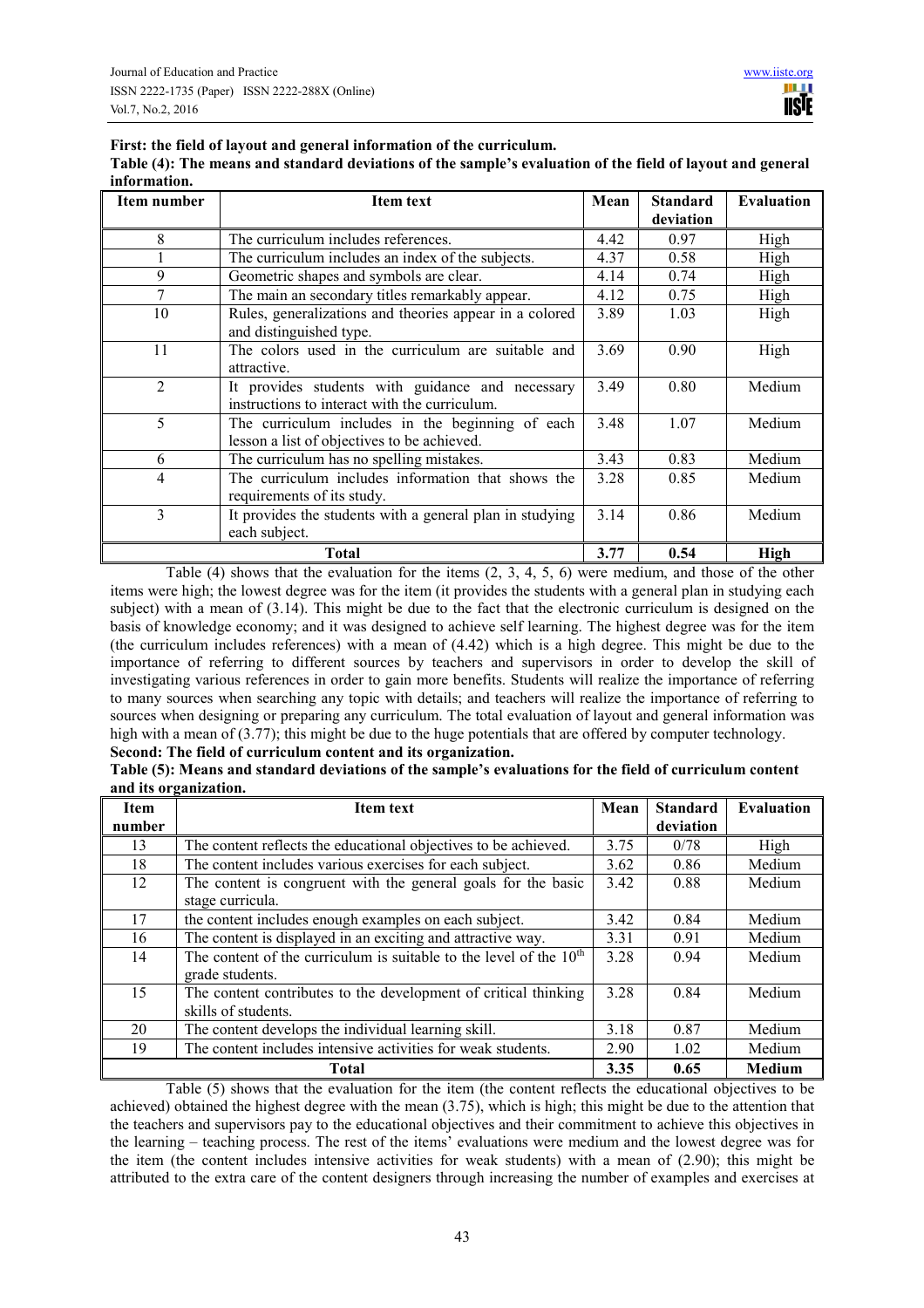the expense of the educational activities. The total evaluation of the field of content of the curriculum and its organization was medium with a mean of  $(3.35)$ ; this might be due to the effort made by the M.O.E in constructing this curriculum.

**Third: The field of interaction with the elements of the curriculum and its tools.** 

#### **Table (6): The means and standard deviations of the sample's evaluations for the field of interaction with the curriculum and its tools.**

| <b>Item</b><br>number | <b>Item text</b>                                                | Mean | <b>Standard</b><br>deviation | <b>Evaluation</b> |
|-----------------------|-----------------------------------------------------------------|------|------------------------------|-------------------|
|                       |                                                                 |      |                              |                   |
| 21                    | The computerized program tools are related to the educational   | 3.54 | 0.75                         | Medium            |
|                       | goals mentioned in the curriculum.                              |      |                              |                   |
| 23                    | The computerized curriculum offers an interactive set of        | 3.46 | 0.80                         | Medium            |
|                       | drawings.                                                       |      |                              |                   |
| 22                    | The tools presented are suitable to the age of the students.    | 3.38 | 0.85                         | Medium            |
| 28                    | diverse relations are characterized<br>included<br>The<br>by    | 3.27 | 1.03                         | Medium            |
|                       | effectiveness.                                                  |      |                              |                   |
| 24                    | The curriculum presents chances and for the student to interact | 3.25 | 0.85                         | Medium            |
|                       | with the content.                                               |      |                              |                   |
| 26                    | The curriculum offers tool for unsynchronized interaction       | 3.06 | 0.95                         | Medium            |
|                       | between students among each other, and with teachers.           |      |                              |                   |
| 25                    | The curriculum offers tools that allow synchronized interaction | 3.04 | 0.91                         | Medium            |
|                       | between students.                                               |      |                              |                   |
| 27                    | The subjects of the curriculum are related to sites on the      | 3.03 | 1.10                         | Medium            |
|                       | internet.                                                       |      |                              |                   |
|                       | Total                                                           | 3.25 | 0.63                         | Medium            |

Table (6) shows that the evaluation of all the items were medium; the lowest evaluation degree was for the item (the subjects of the curriculum are related to sites on the internet) with a mean of  $(3.03)$  and this might be due to the interest of the curriculum executives in the information which it contains more than offering enhancing sites that deal with the subject with more details. The highest degree of evaluation was for the item (the computerized program tools relate to the educational goals mentioned in the curriculum) with a mean of (3.54); this might be attributed to the interest of the curriculum designers in achieving the concord between the tools, methods and educational objectives to be achieved. The total evaluation of the field of interaction with the curriculum elements and tools was medium with a mean of (3.25).

# **Fourth: The field of easiness of usage.**

|  | Table (7): Means and standard deviations of the sample's evaluation for the field of easiness of usage. |  |  |  |  |
|--|---------------------------------------------------------------------------------------------------------|--|--|--|--|
|  |                                                                                                         |  |  |  |  |

| <b>Item</b> | <b>Item text</b>                                             | Mean | <b>Standard</b> | <b>Evaluation</b> |
|-------------|--------------------------------------------------------------|------|-----------------|-------------------|
| number      |                                                              |      | deviation       |                   |
| 31          | All the pages of the curriculum are related to the main page | 3.69 | 0.80            | High              |
|             | which makes it easy to move within them.                     |      |                 |                   |
| 33          | The student enters to the curriculum easily and directly.    | 3.43 | 1.01            | Medium            |
| 32          | The computerized curriculum allows the student to leave at   | 3.43 | 0.97            | Medium            |
|             | any part of it.                                              |      |                 |                   |
| 29          | The page includes a descriptive icon of the curriculum.      | 3.37 | 0.92            | Medium            |
| 30          | The curriculum introduces a guide for using the curriculum   | 3.21 | 0.76            | Medium            |
|             | material and tools.                                          |      |                 |                   |
| 34          | The curriculum material is easily uploaded.                  | 3.20 | 1.01            | Medium            |
|             | <b>Total</b>                                                 | 3.38 | 0.66            | Medium            |

Table (7) shows that the evaluation for the item (all the pages of the curriculum are related to the main page which makes it easy to move within them) was high with a mean of (3.69) and the rest of the items were medium in evaluation. This might be due to the huge potentials that are presented by the computer technology, which made it easy for the programmers to choose the best designs among various alternatives and choices; these designs are more suitable for the general goals. The lowest evaluation degree was for the item (the curriculum material is easily uploaded) with a mean of  $(3.20)$ .

This might be attributed to the many problems that internet users in the southern region suffer from. Among these problems is the speed of the internet, the computers are very old, lack of maintenance teams, pressure and the increase of the internet users. The total evaluation for the field of easiness of usage was medium with a mean of (3.38).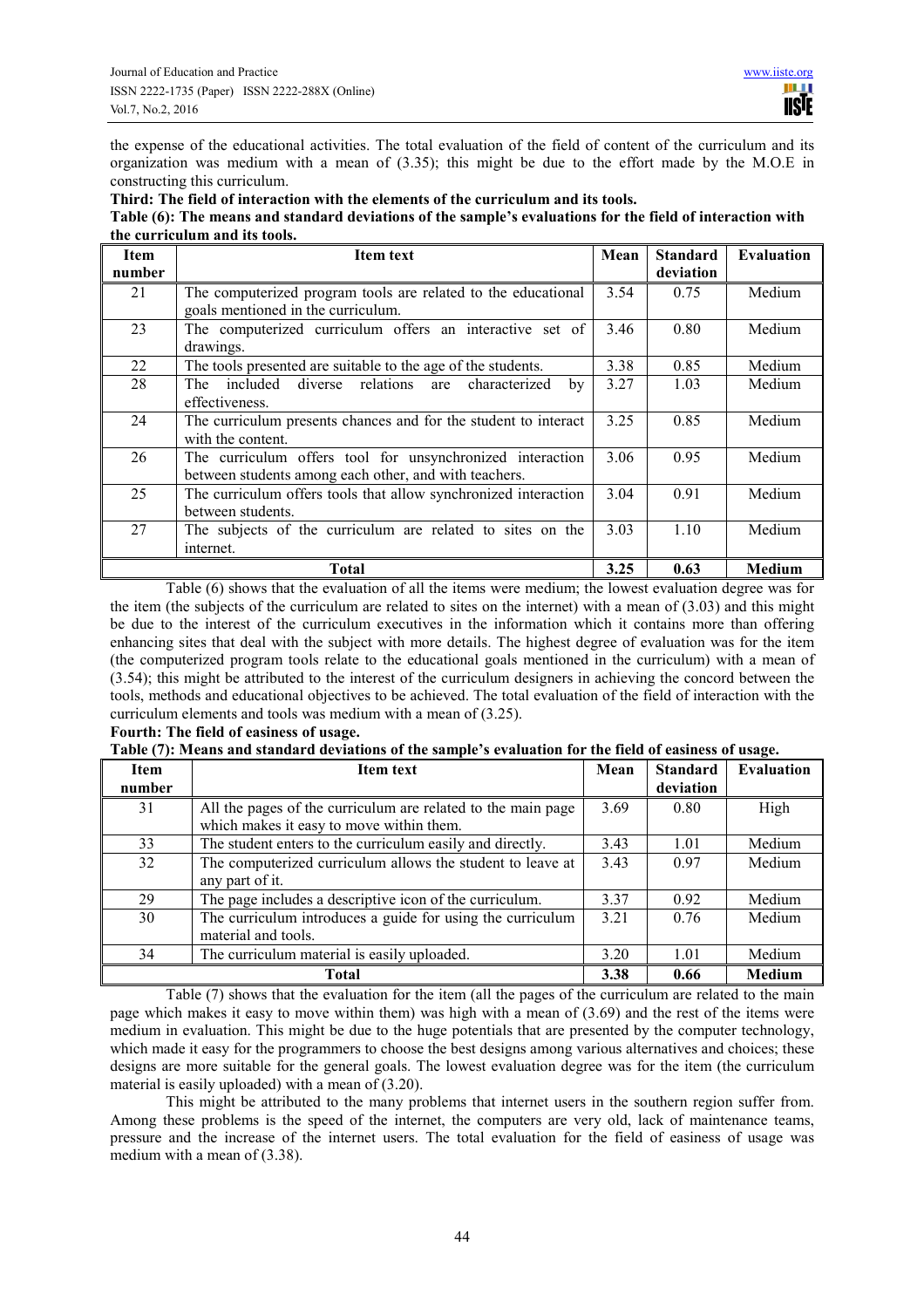# **Fifth: The field of evaluation.**

**Table (8): The means and standard deviations of the sample's evaluations for the field of evaluation.** 

| <b>Item</b> | <b>Item text</b>                                                | Mean | <b>Standard</b> | <b>Evaluation</b> |
|-------------|-----------------------------------------------------------------|------|-----------------|-------------------|
| number      |                                                                 |      | deviation       |                   |
| 40          | The questions and drills are graded from simple to difficult.   | 3.47 | 0.90            | <b>Medium</b>     |
| 43          | Evaluation methods are diverse.                                 | 3.40 | 0.88            | Medium            |
| 39          | The questions and drills take into consideration the individual | 3.36 | 1.02            | Medium            |
|             | differences.                                                    |      |                 |                   |
| 41          | The student is immediately provides with feedback.              | 3.34 | 1.03            | Medium            |
| 42          | The curriculum offers help for the student in case of wrong     | 3.29 | 0.93            | Medium            |
|             | answers.                                                        |      |                 |                   |
| 38          | The questions suit the age of the students.                     | 3.28 | 0.93            | Medium            |
| 37          | The questions and drills cover all the content aspects.         | 3.25 | 1.06            | Medium            |
| 36          | The curriculum includes a post-test that evaluates the          | 3.11 | 1.05            | <b>Medium</b>     |
|             | students' performance.                                          |      |                 |                   |
| 35          | The curriculum includes a pre-test that determines the          | 3.02 | 0.92            | <b>Medium</b>     |
|             | students' levels.                                               |      |                 |                   |
|             | Total                                                           | 3.38 | 20.12           | Medium            |

Table (8) shows that all the evaluations for all the items were medium. The lowest evaluation degree was for the item (the curriculum includes a pre-test that determines the students' levels) with a mean of (3.02). this might be due to the fact that the content is designed to fit the individual learning; i.e. in each lesson, the points of strength and weakness can be defined and this can replace the pre-test. The highest evaluation degree was for the item (the questions and drills are graded from simple to difficult) with a mean of (3.47); this might be due to the tendency of the curriculum designers to imply the theories and applications of learning such as the cognitive theory and the behaviorism theory in designing the scientific content which care about the principle of grading from the simple to the more difficult in displaying knowledge and concepts. The total evaluation for the field of evaluation was medium with a mean of (3.38).

Results related to the second question: Are there any statistically significant differences at the level ( $\propto$  $= 0.05$ ) between the teachers' and supervisors' evaluating estimations for the computerized mathematics curriculum in the southern region?

To achieve this question, the means and standard deviations of the teachers' and supervisors' evaluations for each field of the study tool and the total evaluation were estimated. Table (9) shows the results of the evaluations' analysis as follows:

| Table (9): Means and standard deviations of the teachers' and supervisors' evaluations for the field of the |  |
|-------------------------------------------------------------------------------------------------------------|--|
| study tool.                                                                                                 |  |

|                                                     | Group       | Mean | S.D  |
|-----------------------------------------------------|-------------|------|------|
| Layout and general information.                     | Teachers    | 3.77 | 0.54 |
|                                                     | Supervisors | 3.46 | 0.24 |
| The content of the curriculum and its organization. | Teachers    | 3.35 | 0.65 |
|                                                     | Supervisors | 4.09 | 0.52 |
| Interaction with the curriculum tools and elements. | Teachers    | 3.25 | 0.63 |
|                                                     | Supervisors | 4.08 | 0.28 |
| Easiness of usage.                                  | Teachers    | 3.38 | 0.66 |
|                                                     | Supervisors | 3.39 | 0.39 |
| Evaluation                                          | Teachers    | 3.28 | 0.67 |
|                                                     | Supervisors | 4.52 | 0.41 |
| Total                                               | Teachers    | 3.43 | 0.38 |
|                                                     | Supervisors | 4.52 | 0.41 |

Table (9) shows that there are observed differences between the evaluations of the teachers and supervisors; one- way analysis of variance was used to determine whether these differences are statistically significant at the level ( $\approx$  = 0.05). Table (10) illustrates the results.

| Table (10): Results of multi-ANOVA to investigate the evaluations of the teachers and supervisors. |                     |           |  |  |  |  |
|----------------------------------------------------------------------------------------------------|---------------------|-----------|--|--|--|--|
| <b>Hotling value</b>                                                                               | <b>Significance</b> | (F) value |  |  |  |  |
| 0.203                                                                                              | 12.066              | 0.00      |  |  |  |  |

Table (10) shows that there are statistically significant differences of the level ( $\alpha$  = 0.05) between the evaluations of the teachers and supervisors of the computerized mathematics curriculum. To determine in which field there were differences, ANOVA was used for each field. Table (11) illustrates the results.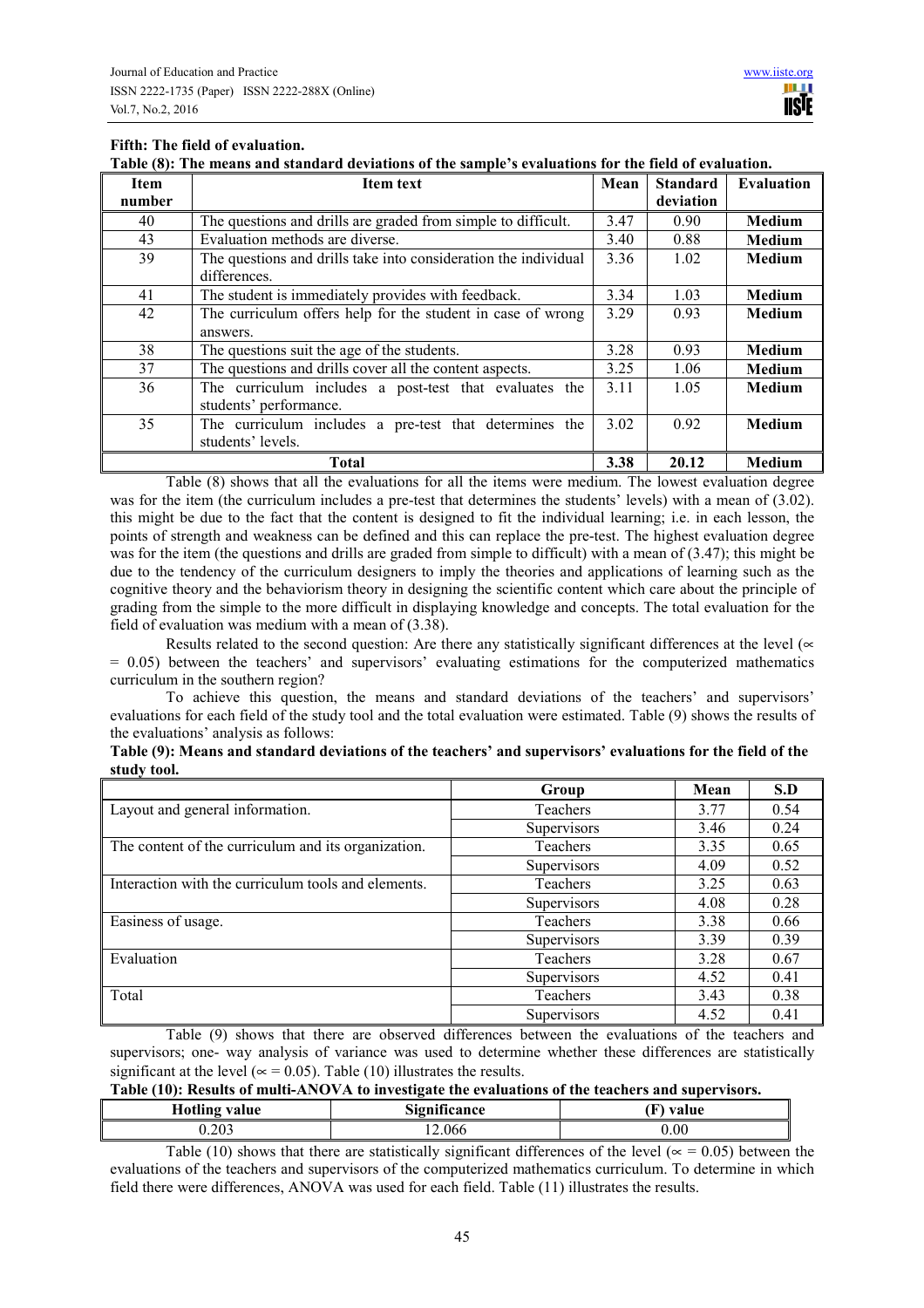|             |  |  |  |  |  | Table (11): Results of ANOVA to investigate the differences between the teachers' and supervisors' |
|-------------|--|--|--|--|--|----------------------------------------------------------------------------------------------------|
| evaluation. |  |  |  |  |  |                                                                                                    |

| Field                             | Source of<br>variance | Sum of<br>squares | d.f | Mean of<br>squares | F      | <b>Sig</b> |
|-----------------------------------|-----------------------|-------------------|-----|--------------------|--------|------------|
| Layout and general information    | Career                | 6.752             |     | 6.752              | 23.654 | .00        |
|                                   | Error                 | 85.925            | 301 | .28                |        |            |
|                                   | Total                 | 92.678            | 302 |                    |        |            |
| The content of the curriculum and | Career                | 7.820             |     | 7.820              | 18.560 | .00.       |
| its organization.                 | Error                 | 126.815           | 301 | .42                |        |            |
|                                   | Total                 | 134.635           | 302 |                    |        |            |
| Interaction with the elements of  | Career                | 9.737             |     | 9.737              | 24.987 | .00.       |
| the curriculum and its tools      | Error                 | 117.288           | 301 | .39                |        |            |
|                                   | Total                 | 127.025           | 302 |                    |        |            |
| Easiness of usage                 | Career                | 16.451            |     | 16.451             | 38.855 | .00.       |
|                                   | Error                 | 127.445           | 301 | .42                |        |            |
|                                   | Total                 | 143.896           | 302 |                    |        |            |
| Evaluation                        | Career                | 21.978            |     | 21.978             | 50.071 | .00.       |
|                                   | Error                 | 132.123           | 301 | .43                |        |            |
|                                   | Total                 | 154.101           | 302 |                    |        |            |
| Total                             | Career                | 11.409            |     | 11.409             | 52.323 | .00.       |
|                                   | Error                 | 65.634            | 301 |                    |        |            |
|                                   | Total                 | 77.044            | 302 |                    |        |            |

Table (11) shows that there are statistically significant differences at level ( $\approx$  = 0.05) between the evaluating estimations of the teachers and supervisors for the computerized mathematic curriculum in favor of the supervisors in all fields and the total field. This might be due to the assumption that supervisors are more efficient in the field of computerization, they take a lot of advanced courses in this field.Moreover, most of them work as trainers for teachers in the INTEL courses and many other courses in the field of computer.

# **Recommendations**

In light of the study findings, the following recommendations are presented:

- Conducting modifications on the basic  $10<sup>th</sup>$  grade computerized mathematics curriculum in a way that remedies the points of weakness and meets the needs of the students in the Jordanian schools.
- − Continuous maintenance of computer labs in the schools that belong to the ministry of education in Jordan, and paying more attention to improving the speed of the internet in the schools that belong to the educational directorates in the southern region in Jordan.
- − Conducting more evaluation studies in order to include electronic textbooks of other disciplines and grades.

#### **References**

Al-Abbadi, M. (2002). Electronic Vs. Traditional Learning: What is the Difference? Knowledge, 36 (91): 18- 23.

- Al-Harbi, M. (2007). Demands for using Computerized Teaching of Mathematics in the Secondary Stage from the Perspective of Practitians and Experts. An unpublished dissertation, university of Um Al-Qura, Mecca, Kingdom of Saudi Arabia.
- Al-Mousa, A. and Al-Mubarak, A. (2005). Electronic Teaching: Basics and Applications. Al-Riyadh: Institution of Data Web.
- Al-Omari, A. (2010). Evaluation of the Effectiveness of the Computerized Mathematics Curriculum in the Basic Tenth Grade Students' Achievement. Journal of Psychological and Educational Science, 11 (1): 25-39.
- Al-Sharari, A. (2001). Evaluation of the Mathematics Textbook for the Intermediate Stage in the Kingdom of Saudi Arabia from the Perspective of Teachers. An unpublished dissertation. University of Jordan, Amman, Jordan.
- Al- Tondari, A. (2004). Computerized School and Modern Roles of Teachers. Riyadh: Al- Rushed Office.
- Bani Doumi, H. (2005). Evaluation of the Computerized Physics Learning in the Jordanian Secondary Schools. An unpublished dissertation, university of Jordan. Amman, Jordan.
- Joffe, L. (2000). Getting Connected: Online Learning for the EFL Professional. ERIC Document Reproduction Service No. EDuu7298. Ministry of Education (2004). Jordanian Teaching Initiative, Computerized Mathematics Curriculum, Amman.
- Subaih, A. (2004). Analysis and Evaluation of the Mathematics Books in Jordanian Schools According to a